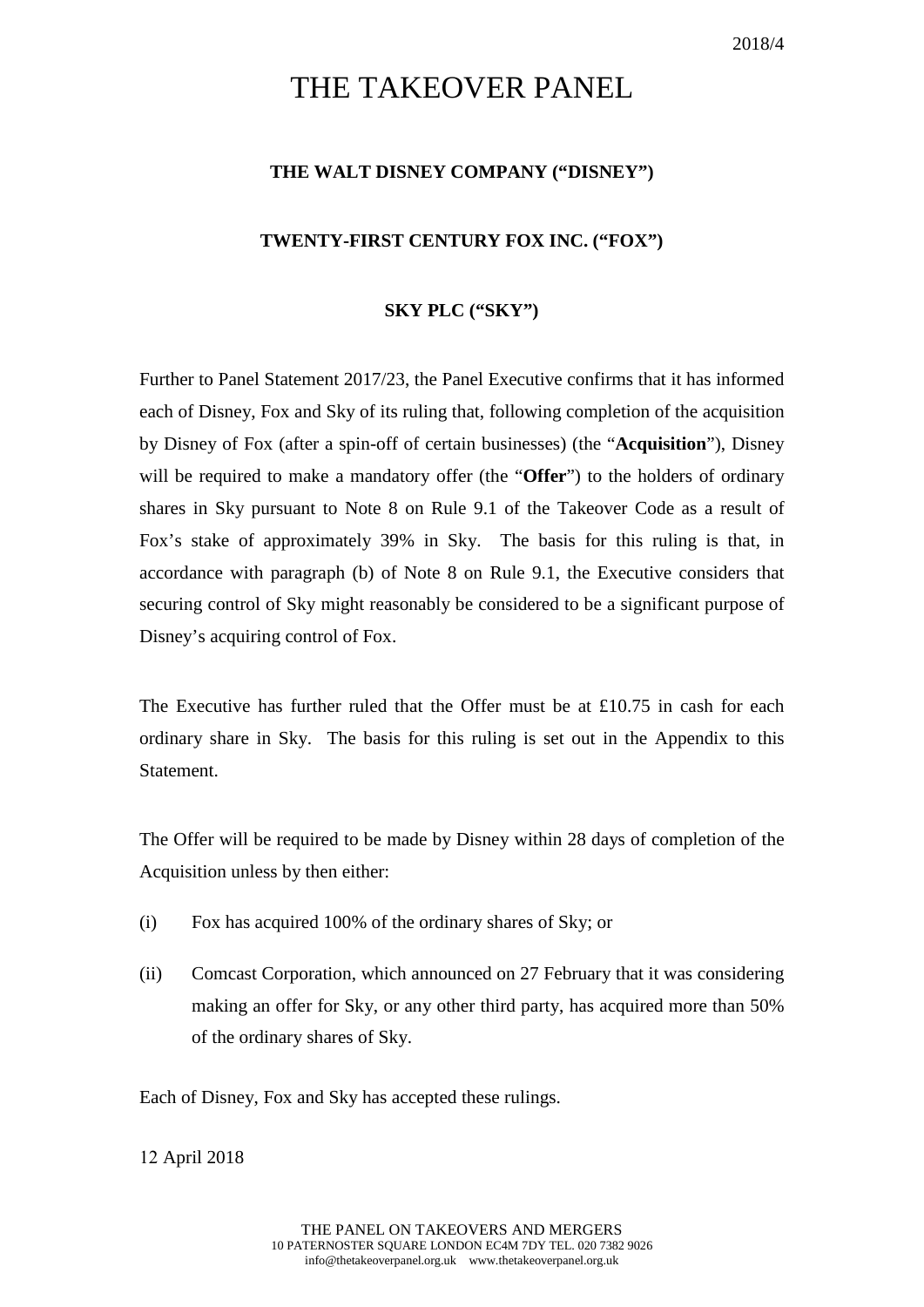## **APPENDIX**

The basis for the Executive ruling that the Offer must be made at £10.75 in cash for each ordinary share in Sky share is as follows:

- (a) Note 8 on Rule 9.1 of the Code does not make provision for the price at which an offer made pursuant to that Note must be made;
- (b) Rule 9.5 of the Code provides that an offer made under Rule 9.1 must be in cash (or accompanied by a cash alternative) at not less than the highest price paid by the offeror or any person acting in concert with it for any interest in shares in the offeree company during the 12 months prior to the announcement of the offer. In this case, there has been no announcement by Disney of an offer for the ordinary shares in Sky. Nevertheless, the Executive considers that, in applying Rule 9.5, it is appropriate to take into account the acquisition of any interests in ordinary shares in Sky in the 12 months prior to the announcement of the Acquisition. However, the Executive understands that neither Disney nor any person acting in concert with Disney has acquired any interest in Sky ordinary shares during this period or subsequently;
- (c) in the circumstances of this case, the Executive has determined that the Offer should be made at the price per share attributed by Disney to Fox's shareholding of approximately 39% of the ordinary shares in Sky in connection with the Acquisition; and
- (d) each of Disney and Fox has informed the Executive that, in connection with the Acquisition, it attributed a price of  $£10.75$  per ordinary share to the Fox shareholding in Sky (being the price per share at which Fox announced a recommended pre-conditional cash offer for Sky on 15 December 2016). In order to validate this assertion, the Executive requested certain information from:
	- (i) the internal valuation materials prepared by Disney for the purpose of the Disney board's approval of the Acquisition; and